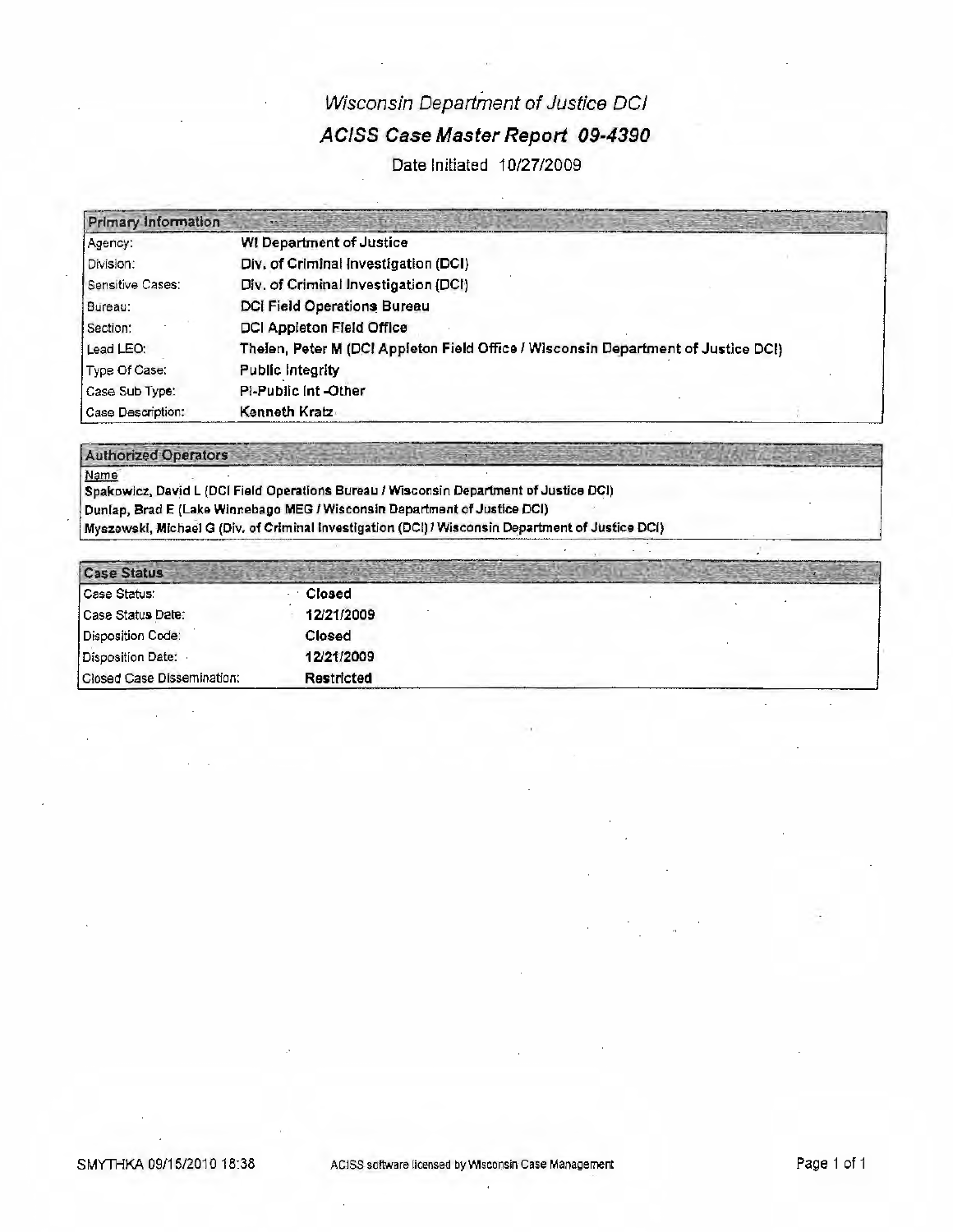## Wisconsin DOJ Division of Criminal Investigation ACISS Initiating Case Report Report 09-4390 Report Date: 10/27/2009

| <b>Primary Information</b>   |                                                                                        |
|------------------------------|----------------------------------------------------------------------------------------|
| Report Number.               | 09-4390                                                                                |
| Report Date: I               | 10/27/2009                                                                             |
| Type Of Report:              | initiating Case Report                                                                 |
| Description:                 | Kenneth Kratz                                                                          |
| fOccurence From:             | 10/23/2009 10:10                                                                       |
| <b>Occurence To:</b>         | 10/23/2009 10:10                                                                       |
| <b>I</b> Dissemination Code: | Agency                                                                                 |
| Reporting LEO:               | Thelen, Peter M (DCI Appleton Field Office / Wisconsin Department of Justice DCI)      |
| i Backup LEO:                | Dunlap, Brad E SA (DCI / Lake Winnebago Area MEG-Drug Unit)                            |
| Approval Status:             | Approved                                                                               |
| Approved Date:               | 10/30/2009                                                                             |
| Approved By:                 | Spakowicz, David L (DCI Field Operations Bureau / Wisconsin Department of Justice DCI) |

Agency Reference Numbers Case/File Number Agency 09010080 Kaukauna Police Dept.

| <b>Related Addresses</b>                               |                              |
|--------------------------------------------------------|------------------------------|
| Address                                                | Raletionshir                 |
| Outagamle County, Wisconsin , United States of America | <b>Case Request Location</b> |

| Name             | <b>Type</b> | Sex    | Race  | DOB   | lationshir                   |
|------------------|-------------|--------|-------|-------|------------------------------|
|                  | Person      | Female | White |       | Complainant                  |
| Kratz, Kenneth R | Person      | Male   | White | $- -$ | Person of Interest<br>______ |

| <b>Related Telephones</b> |                          |
|---------------------------|--------------------------|
| Telephone Number          | Relationship             |
| (920)                     | <b>Suspect Telephone</b> |
| (920)                     | Victim's Telephone       |

| <b>Record Status Information</b> |                                                                                           |
|----------------------------------|-------------------------------------------------------------------------------------------|
| Record Origination Operator:     | Knutson, Andrea L (DCI Appleton Field Office / Wisconsin Department of Justice DCI)       |
| Record Origination Date:         | 10/27/2009 10:26                                                                          |
| Last Update Operator:            | Spakowicz, David L (DCI Field Operations Bureau / Wisconsin Department of Justice<br>DCI) |
| ∐ast Undate Date:                | 10/30/2009 14:11                                                                          |

| <b>Reporting LEO</b>                                                                      | Date | Supervisor-                                                                                                 |           |
|-------------------------------------------------------------------------------------------|------|-------------------------------------------------------------------------------------------------------------|-----------|
| Thelen, Peter M (DCI Appleton Field<br>Office / Wisconsin Department of Justice,<br>(DCI) |      | Spakowicz, David L (DCI Field Operations)<br><b>Bureau / Wisconsin Department of</b><br><b>Justice DCI)</b> | 9/15/2010 |
|                                                                                           |      |                                                                                                             |           |

Narrative begins on the following page. And the state of the state of the state  $\mathcal{L} = \{ \mathcal{L} \}$ 

SMYTHKA 09/15/2010 18:38

**在中心** 

**Service**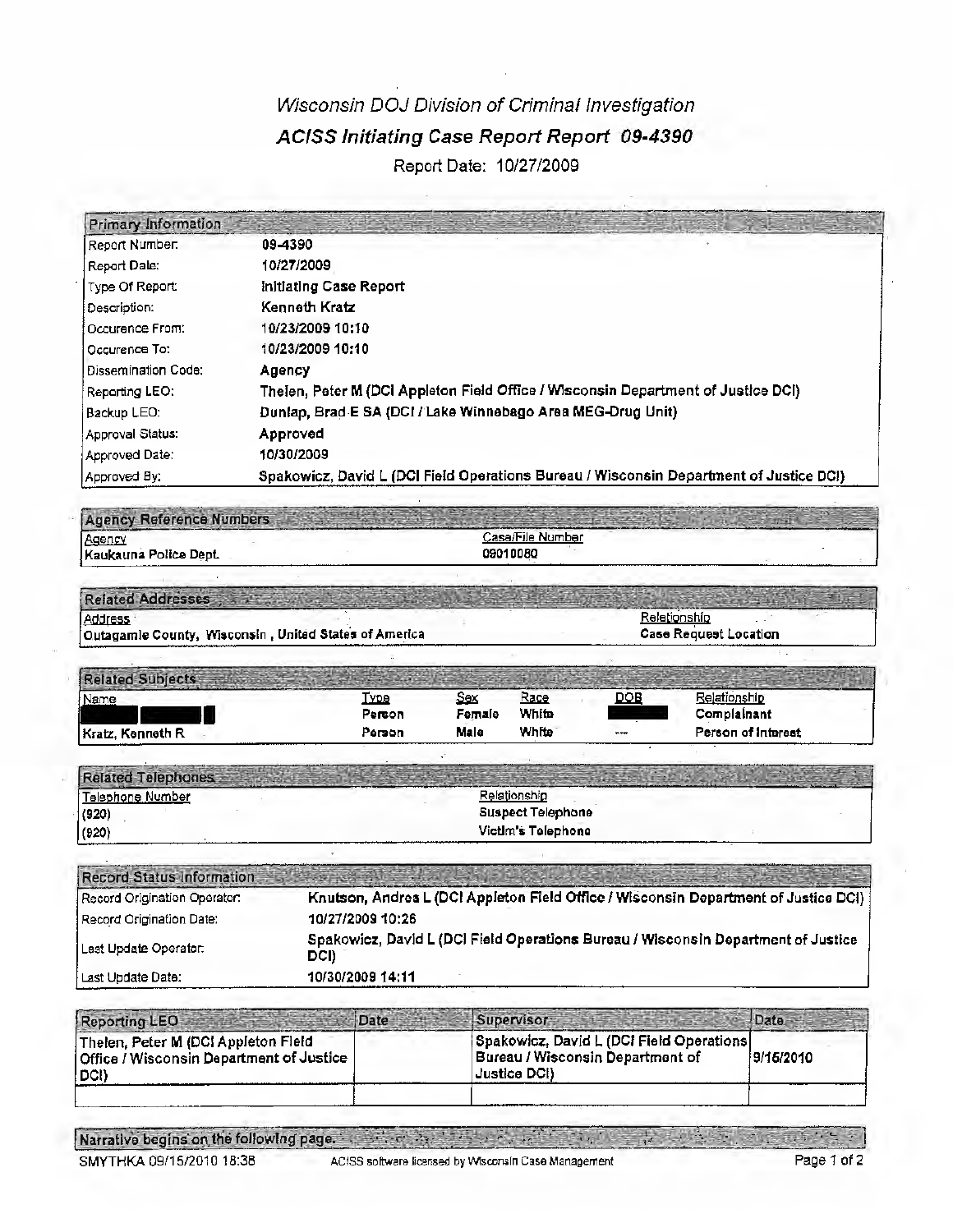**Wisconsin Division of Criminal Investigation Case Report Case/Report Number: 09-4390** 

On Friday, October 23, 2009, at approximately 10:10 a.m., SAIC Bradley E. Dunlap made telephonic contact with Kaukauna Police Department Officer Pat Romenesko. Officer Romenesko advised that she had received information from who stated she who stated she is the victim of a sexual assault case currently pending in Calumet County being handled by DA Ken Kratz. **The Studier Let also that she had met with DA Kratz shortly after she had been the victim of the sexual assault. Shortly after this meeting. The studier of the sexual assault.** Shortly after this meeting. had been the victim of the sexual assault. Shortly after this meeting,  $\parallel$ Romenesko that DA Kratz began sending<br>that  $\frac{1}{\pi}$  felt were inappropriate and had sexual content and/or connotation. felt were inappropriate and had sexual content and/or connotation. Officer Romenesko that the text messages were sent from telephone number 920 Officer Romenesko informed SAIC Dunlap that had been instructed to save the text messages. Officer Romenesko's telephone number is 920- ... In the telephone number is 920·  $\frac{1}{4}$ 

SAIC Peter M. Thelen subsequently received an incident summary from Officer Romenesko, along with a written statement  $\parallel$  and four pages containing the text messages, signed These documents will be electronically attached and submitted to DCIR.

#### **COMMENTS AND RECOMMENDATIONS**

It is recommended.a case be .opened as a repository for infonmtion and activities relating to Kratz.

#### Narrative Page l

This document contains neither recommendations nor conclusions of the Division of Criminal Investigation. It is the property of this Division, and is loaned to your agency. Its contents are not to be distributed outside your agency.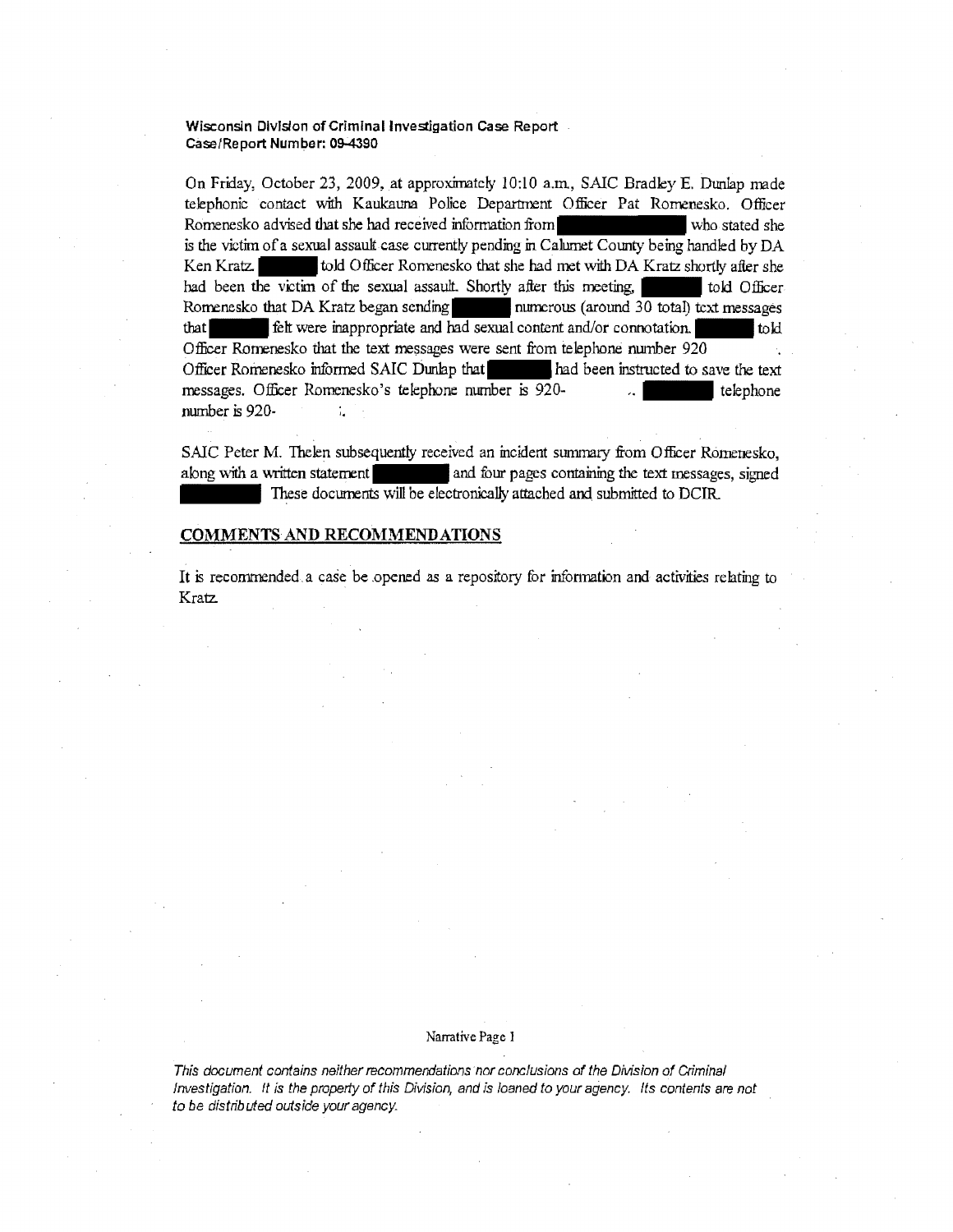#### PAGE 02/09

## KAUKAUNA POLICE DEPARTMENT Officers Narrative/Supplemental Report

## Case Number #: 09010080 Date & Time Reported: 10/22/09 at 2:30pm Officer(s) Involved: P Romenesko

Page 1 of 1

So! Approval Date */I)~* **-q,e** *t>?* 

**Reporting Offloer: P** Romenesko

**lncident Summary: LERTH Reported she has been receiving numerous texts on** her cell phone from Kenneth Kratz. Kratz, Calumet's District Attorney, Is the prosecutor for an up coming domestic court case, where  $\blacksquare$  was a victim. In the texts, Kratz makes personal advances towards **for the south of the set of that if she doesn't do what he** wants Kratz will throw out her whole case.

**Disposition:** continued **Location: ••** 

**Date and Time Occurred; 10/20/09 to 10/22/09** 

**Evidence! Photos** o **Video** a **Audio** o **Other x** 

**Statutes:** 

| <b>Statutes:</b> |      |     |            |  |
|------------------|------|-----|------------|--|
| RP:              | - II | f/w | ٠          |  |
|                  |      |     | $(920 - )$ |  |
|                  | ٠    | ٠   |            |  |

SU: Kenneth Kratz m/w

{920. *)* 

#### **Narrative:**

Out: Kenneth Kratz m/w<br>
(920 )<br>
Narrative:<br>
On Thursday, October 22<sup>nd</sup>, 2009, **Came Into the Kaukauna Police ·-**<br>
Department to report Kenneth Kratz was harassing her. I met with **the standard form and there** mot Department to report Kenneth Kratz was harassing her, I met with and her mother. stated the following to me verbally and in her written statement.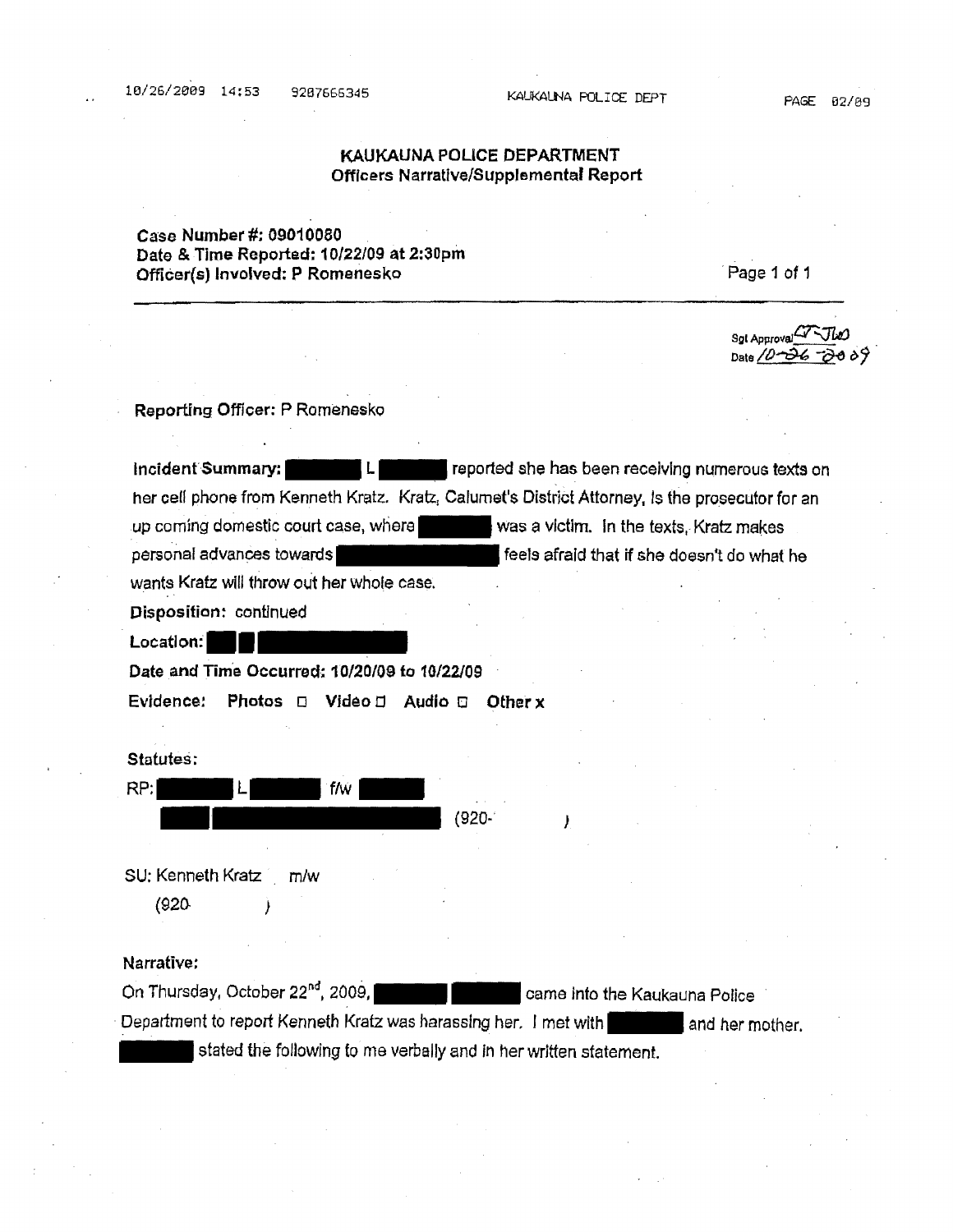#### PAGE 03/09

#### KAUKAUNA POLICE DEPARTMENT Officers Narrative/Supplemental Report

### **Case Number#:** 09010080 **Date** & **Time Reported: 10/22/09 at 2:30pm Officer(s) Involved: P Romenesko** Page2 of 2

On Tuesday, October 20<sup>th</sup>, at 3:00pm she met with Kenneth Kratz, who is the district attorney for Calumet County, Kratz is handling a domestic abuse case involving and her exboyfrfend. - Is the victim. After she left, his office she received a text from him. He wrote that it was nice talking to her and that she has such potential. The replied thanking him.

She was surprised when he continued to send text after text to her call phone over the next two days. Over the next two days she has receJved over 20 text messages requesting her to have a personal relationship with him.  $\blacksquare$  doesn't want Kratz to continue, but feels pressure that If she tells him to stop he will throw out her case or maybe worse.

saved the text messages she received from Kratz along with her responses back to him. ( had Evidence Tech. Vosters photograph the texts and place them Into evidence. Photo copies of the text messages are Included with this report. - was Instructed *to* save any future texts and to email them to Officer Vosters.

I contacted DCI and requested their assistance. Brad Dunlap requested I have the texts emailed to him, which Officer Vosters did on October 23<sup>rd</sup>.

On Monday, October 26, 2009 **printed out the texts.** She signed and dated each page. This with the report was faxed to Peter Thelen with DCL

Report will be on file as continued.

End of Report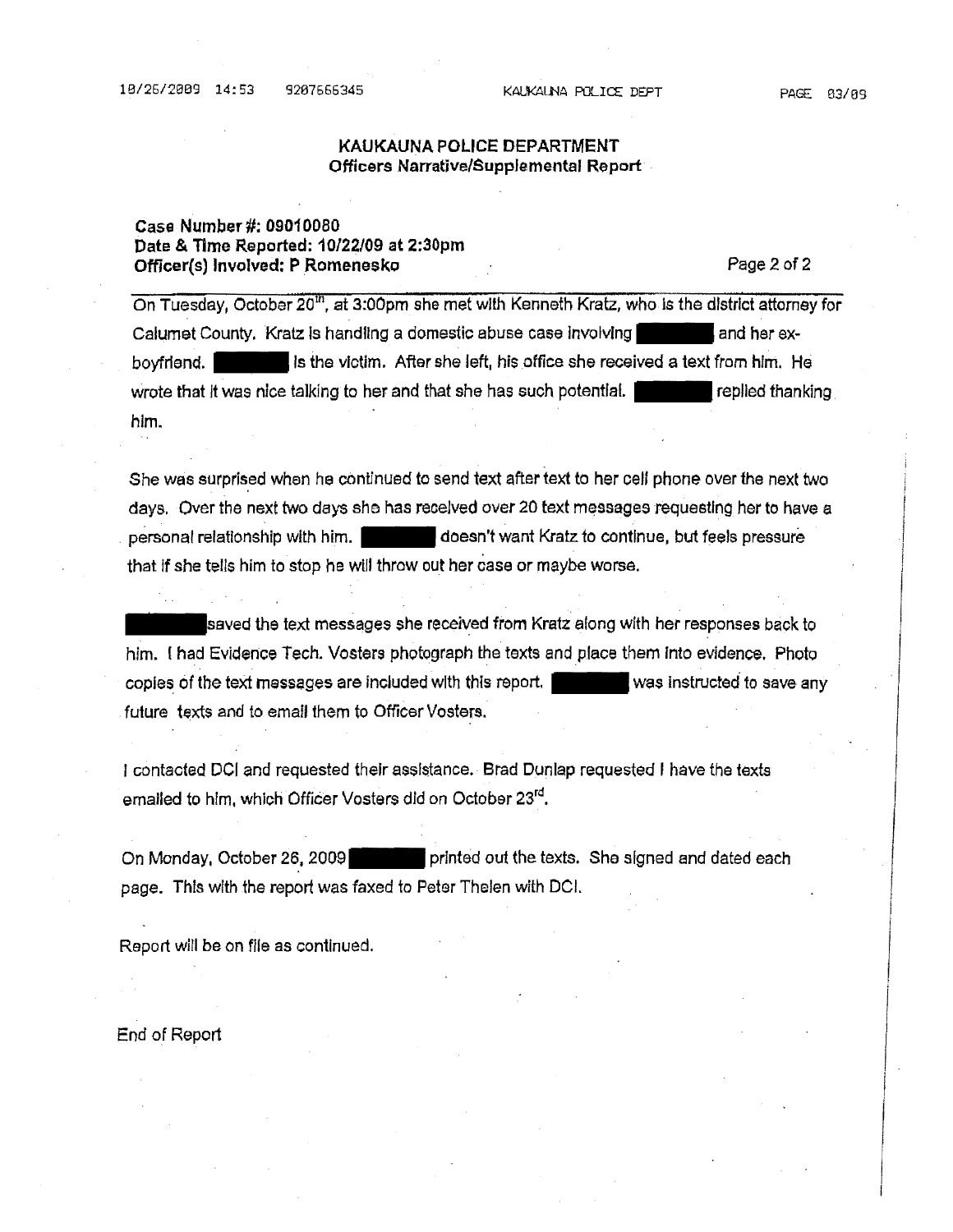10/26/2009 14:53 9207655345 KAUKALNA POLICE DEPT PAGE 08/09 09010090 Case Number  $\frac{\partial \rho}{\partial \theta}$  /D $\frac{\partial \rho}{\partial \theta}$  Page  $\frac{l}{l}$  of K **ITMENT** Date of Birth  $\bigcap U$ Phone (  $7t$ Place of Employment Phone ( 3 : 00 at Calumet Cantes  $OnLQ$  $\alpha$ Ω9 Context saw and heard the following: The Time Location C Location C Contains and complete) (PLEASE PRINT) ſY. v 0Ä O L Ms mu oγ nk  $\mathfrak{p}$   $\mathfrak{p}$ ŃΟ ገ⁄⊽ r, O *MOLOS* 9 ho n w M  $\mathcal{S}^{\prime}$ J have made the above statement without any threats or promises. It is my desire to state the true facts as to this incident. I have read the above statement and find it is true and correct. Witness: Officer:  $16$  pacecuar da pate: 10 / 00 / 09 FORM 02 NOV 2008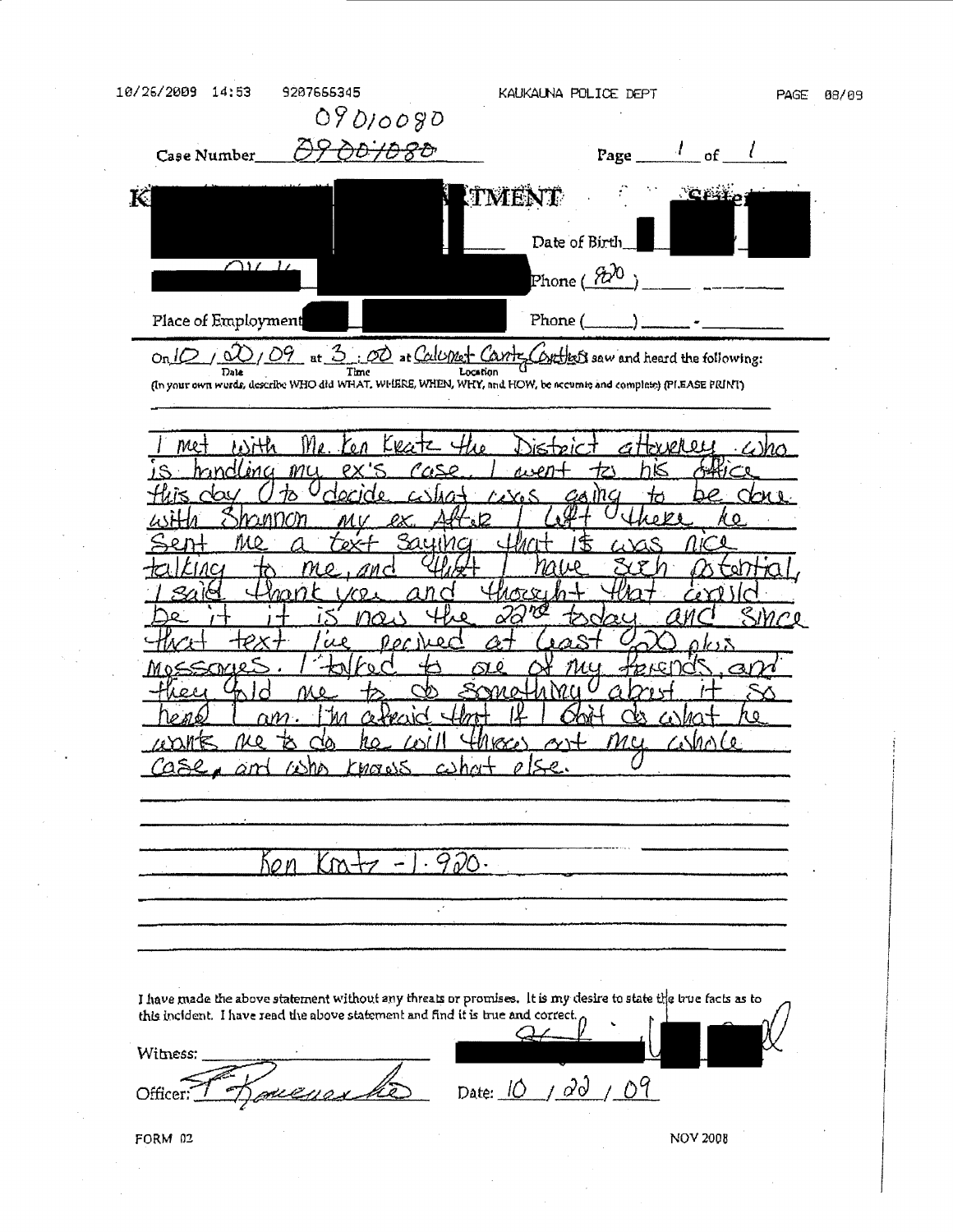$\ddot{.}$ 

 $\mathbf{r}$ 

ealumet Gounty DistrictA terriey's Office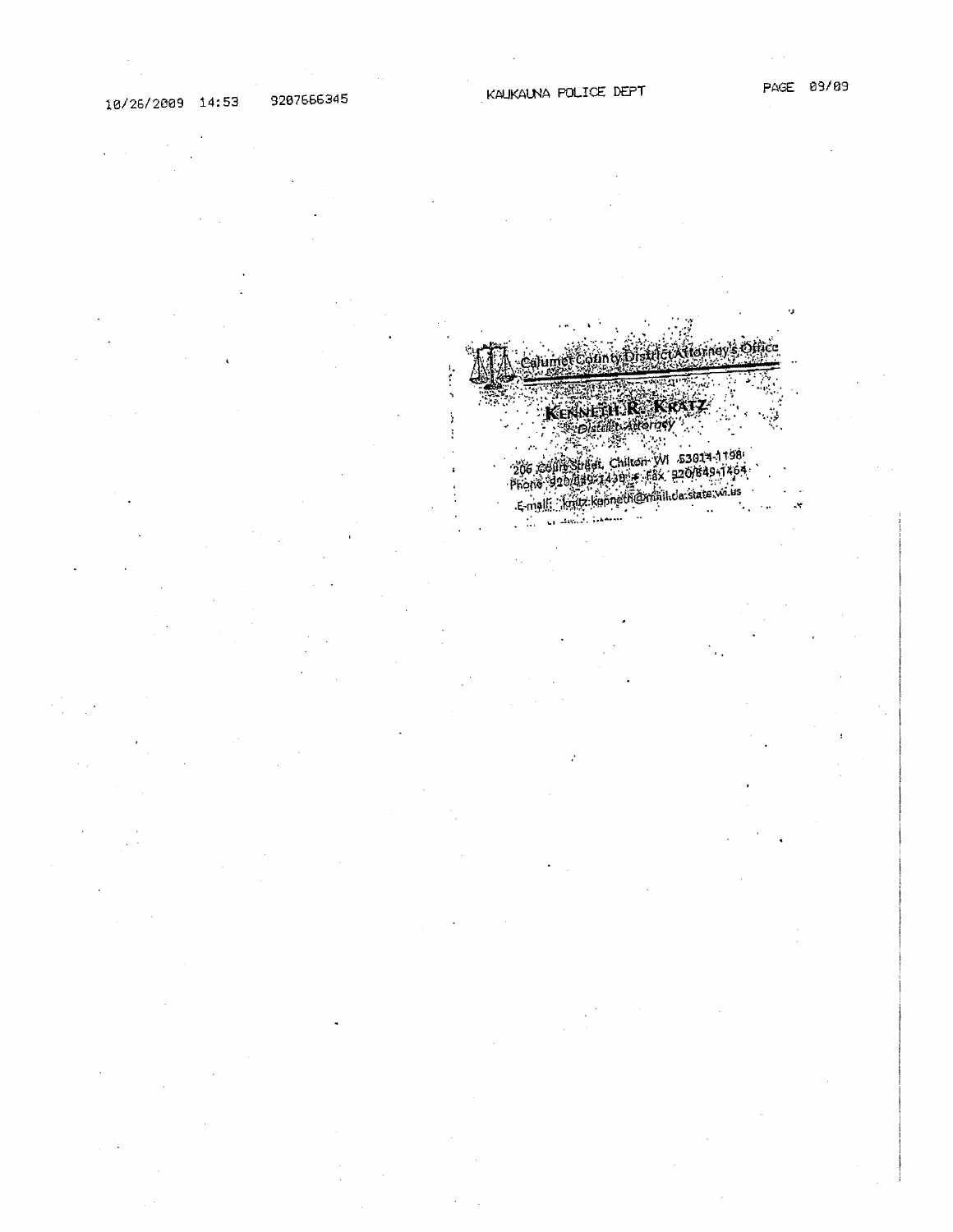#### reporses Her

 $1 - 920$ 

- Don't worry about me. My motto is just keep going. And thanks for everything
- Cause you're a nice person
- Thanks
- Yes I have a fever. I hope its not h1n1
- Lol no I don't want anything to eat
- Lol too funny
- I'm telling everyone. JK Ha Ha. And thanks
- Dono
- I have to think about that
- Loi
- Don't know
- No
- Never really did
- Ohmy
- I wont lie. Yes
- I don't know good of an idea that would be
- Ive been with a dick head for ten years no I don't
- I don't know
- No guy, just graduating from collage, house that bought for Shanel and I, doing part time work as a park ranger for high cliff maybe
- Ok'
- Lol.
- I think your wife would have something to say about that. I don't think I could be the other woman
- 'Right •



 $10.2609$ 

I

I

I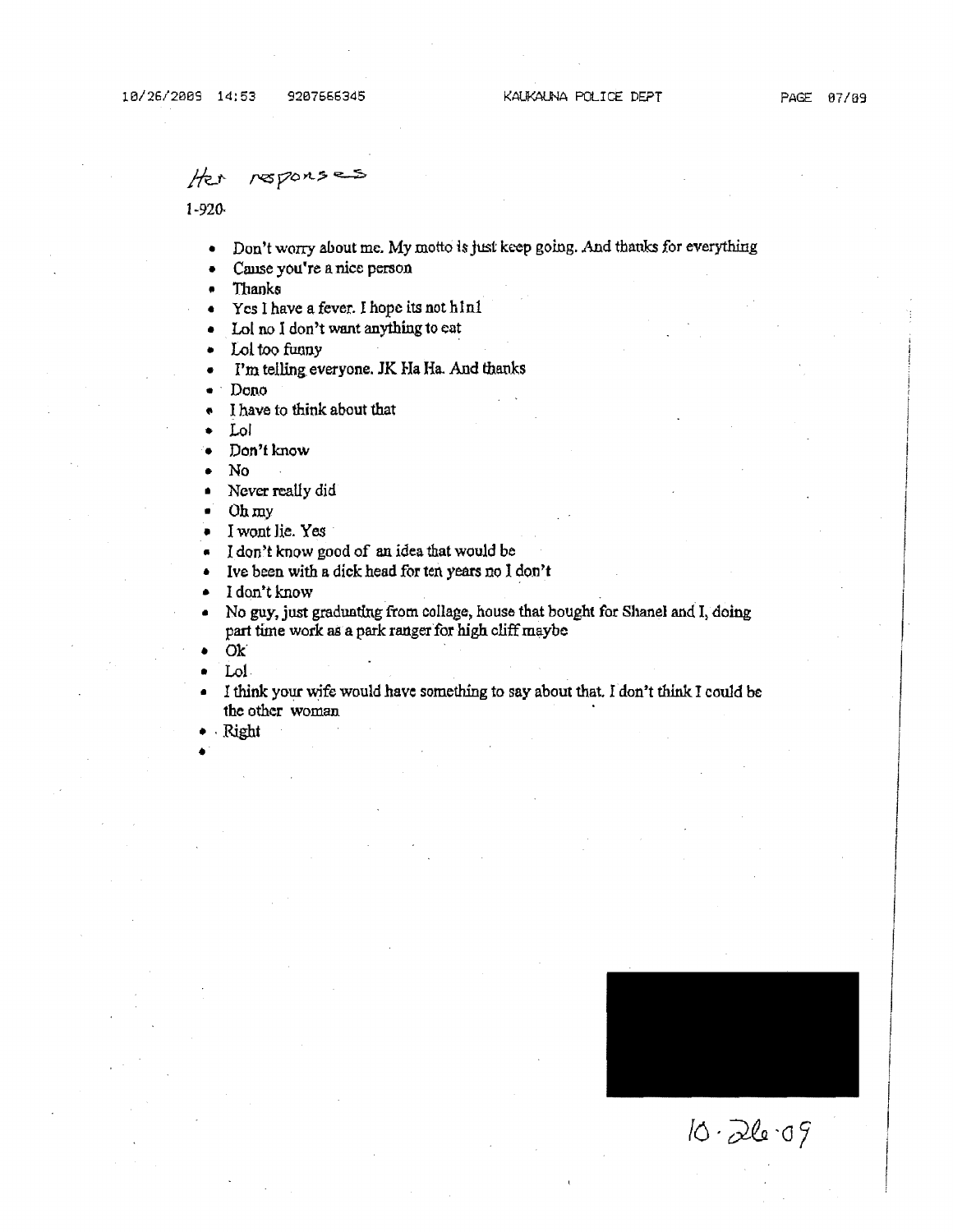10/20/09\* 1-920- \* 3;45pm It was nice talking with you! Feel free to text me (between 8 and 4) if you are bored. You have such potential. See ya. KEN (your favorite DA).

10/20/09\* 1 -920- "' 3 :55pm I'm not worried... well maybe just a little. I'm more curious what made me text you?????

 $10/20/09 * 1 - 920 -$  \* 4:04pm Ok. We'll go with that answer. Thanks for putting up with me so far. I wish you weren't one of this offices clients. You'd be a cool person to knowl

10/21/09\* 1·920 \* 10:48am No text yet today? I'm feeling ignored. Are you even up yet?

10/21/09\* l-920 \* 11:18am Oh no. I hope you feeJ better. Do you need me to bring you some chicken soup.

l 0/21/09\* I-920· \*· l l :23am How about a margarita? That has some fruit juice in it!

 $10/21/09 * 1-920$  \*  $11:32$ am Seriously I hope you feel better soon. Please keep in touch. Its maybe not the wisest thing I can do, but you are awfully sweet. Just don't tell anyone, ok?

10/21/09\* 1-920· -\* 11:37am. I know this is wrong. I am such an honest guy, and straight shooter... but I haveto know more about you. Does that make sense to you? I bet you get this a lot!

10/21/09\* 1-920- \* 12:43pm Are you the kind of girl tbat likos secret contact with an older married elected DA. .. the riskier the better? Or do you want to stop right know before any issues?

 $10/21/09$ \* 1-920 ,tl:35pm I need direction from you. Yes you are a risk taker and can keep your mouth shut and you think this is fun, or you think a man twice your age is creepy so stop

10/21/09\* 1-920·' • 1:40pm. Ok. No problem. Either way I think you arc very nice. I am very smart, but know this is ALL up to you and really does depend how close to the edge you live!

l 0/21/09\* 1-92(). "' 2: **l** 9pm. Still wondering if I'm worth it?

10/21/09\* 1-920 ' 2:22pm. Can I help you answer any questions?



 $10.26.09$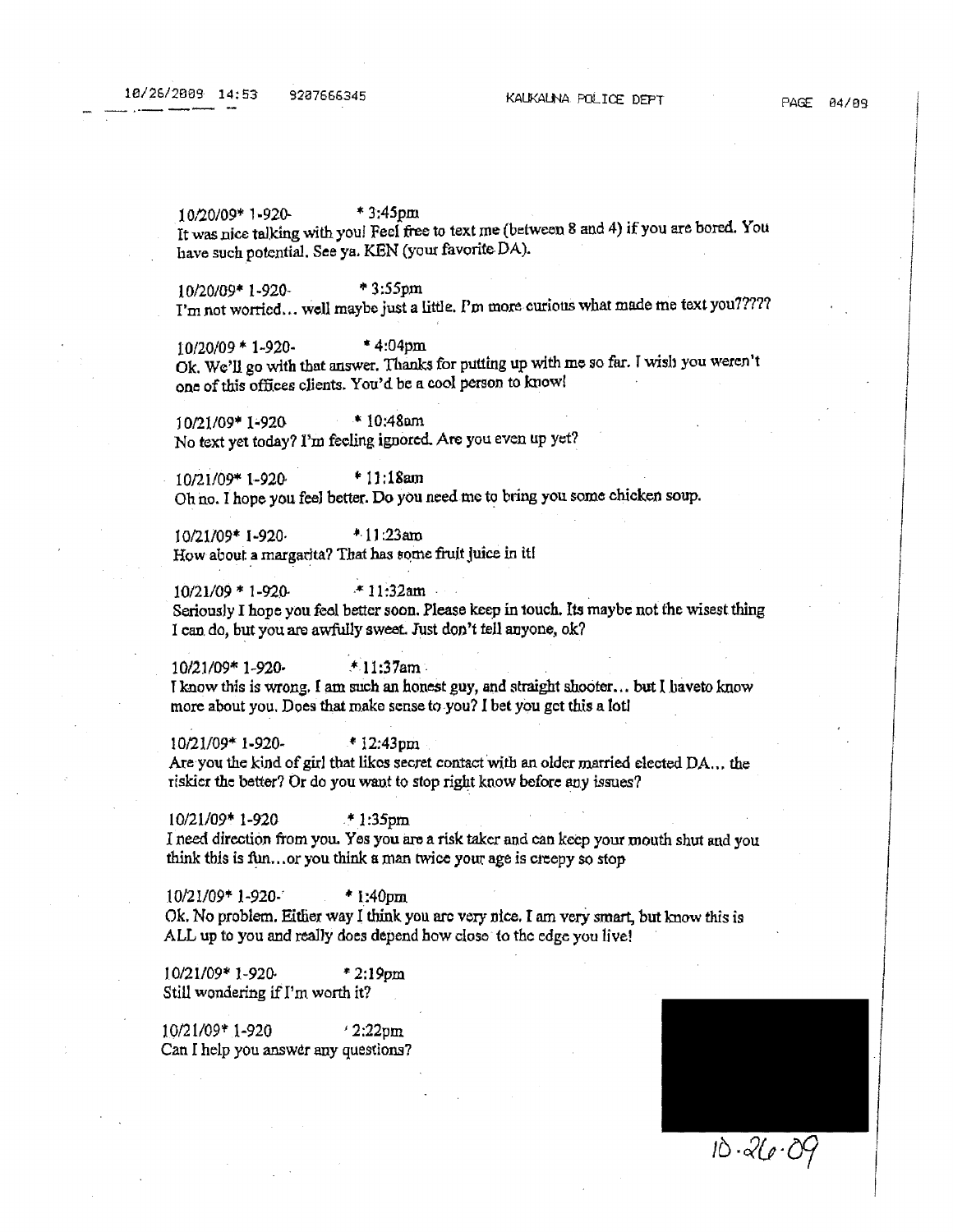10/21/09\* 1-920-' \* 2:24pm You don't say much do you?

10/21/09\* 1-920 • 2:27pm When you are that pretty, I guess you don't have to! (now the compliments start).

10/21/09\* 1-920; \*\* 2:31pm It's true. Why would such a successful, respected attorney be acting like he's in  $7<sup>th</sup>$ grade? Are you worried about me?

10/21109\* 1-920· \* 2:37pm You should never lie to me! Obviously we have talents and this to offer that the other is intrigued by, or you would have called me creepy! You wanna accept

10/21/09\* 1-920- *<sup>1</sup>*  $* 2:44$ pm Me either. It's stupid. Have u ever been spolled by someone? I mean like being taken care of and spoiJ bim with attention in return? Without ever saying no?

10/21/09 1-920. • 2:57pm \* 2:57pm .<br>Quite frankly I don't know what would happen. It would go slow enough for Shannon's case to get done. Remember it would have to be special enough to risk all.

 $10/21/09$ \* 1-920· \* 3:01pm If you are not worth that kind of passion, we'll know it right away. For now I'm just suggesting we find out. Its either perfect or I'm not going to do it!

I 0/21/09\* 1 ·920/ *.('* 3:34pm Hey.. Miss Communication, what's the sticking point? Your low self- esteem and you fear you can't play in my big sandbox? Or???

 $10/21/09 * 1 - 920$   $* 4:14 \text{pm}$ I'm leaving for the day. Let me know after 8 tomorrow. You will either be excited or grossed out about the opportunity you have. But it will only come once!

 $10/22/09$  \* 1-920· \* 9:47am What do you hope your life looks like in 5 yrs? What kind of residence? A job, making how much in the household? A relationship with what kind of guy? \$\$\$?

10/22/09\* 1-920. 1\* 9:59am How are you feeling today. You stopped talking yesterday.

 $10/22/09$ \* 1-920 \* 10:33am. Are you serious? Ok? That's it? Are you in a board meeting? You are beautiful and would make a great young partner someday, But I won't beg/

l6 *·&&* ·o9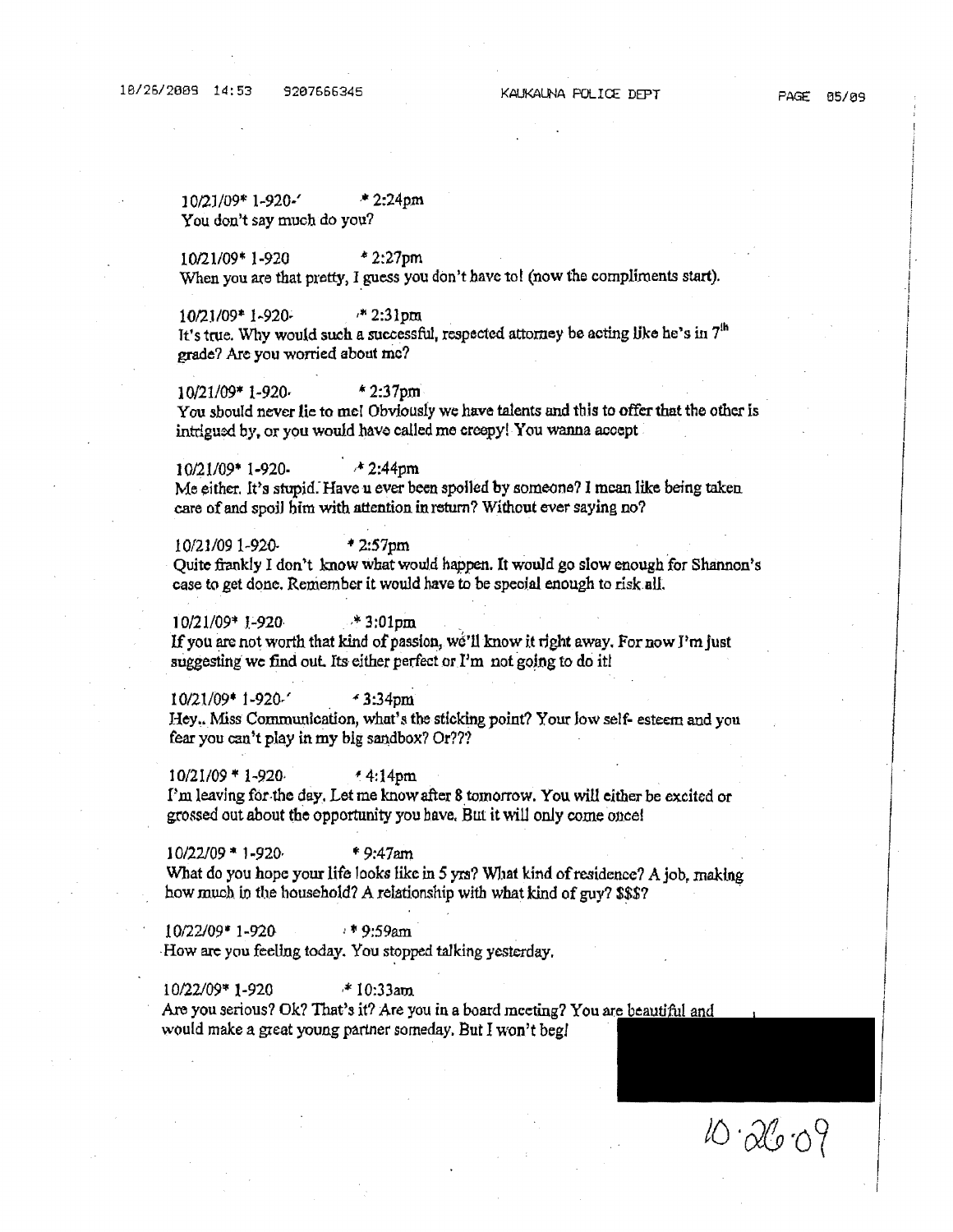#### I 0/22/09\* 1-920 \* 11: l 6am

I'm serious! I'm the atty. I have the \$350.000 house. I have the 6-figure career. You may be the tall.young, hot nymph, but I am the prize! Start convincing

#### 10/22/09\* l-920. \_\_ . \_ ,. "'11:Slatn

Finally an opinion. I would not expect you to be the other woman. I would want you to be \_ so hot and treat mo so well tbat you'd be *THE* woman! R 1J that good?

10/22/09\* 1-920-f • 1 :SOpm

You forgot to write me for the last time saying you could never give me enough attention to steal me away, and you are so modest that you wouldn't know how to!

10/22/091-920, <sup>+</sup> 1:56pm And that you may look good at first glance, but women that *ate* blondo, 6ft tall, legs and great bodies don't like to be shown off or to please their men!

#### 10/22/09\* l-920. \* 3:25pm

When the case is over, if you change your mind and want to meet for a drink, please tell nie. Otherwise I wiH respect your desire to be left alone.

 $10.3600$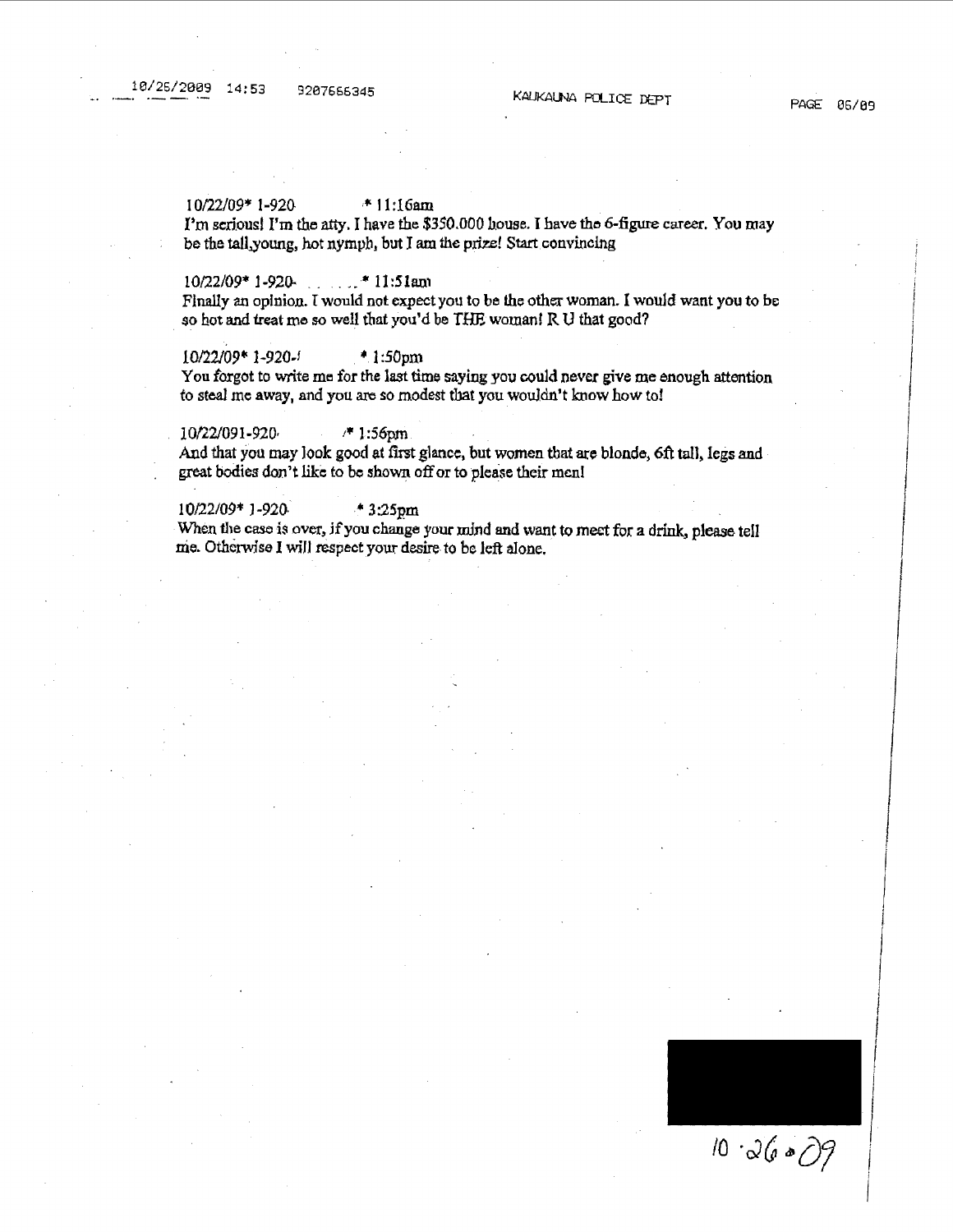## Wisconsin DOJ Division of Criminal Investigation **AC/SS Investigative Report 09-4390/1**  Report Date: 10/30/2009

| Primary Information |                                                                                         |
|---------------------|-----------------------------------------------------------------------------------------|
| Report Number:      | 09-4390/1                                                                               |
| Report Date:        | 10/30/2009                                                                              |
| Type Of Report:     | Investigative                                                                           |
| Description:        | Interview:                                                                              |
| Occurence From:     | 10/28/2009 11:45                                                                        |
| Occurence To:       | 10/28/2009 12:20                                                                        |
| Dissemination Code: | Аделсу                                                                                  |
| Reporting LEO:      | Thelen, Peter M (DCI Appleton Field Office / Wisconsin Department of Justice DCI)       |
| Backup LEO:         | Schallhom, Kyra M (Appleton Financial Crimes DCI / Wisconsin Department of Justice DCI) |
| Approval Status:    | Approved                                                                                |
| Approved Date:      | 10/30/2009                                                                              |
| Approved By:        | Spakowicz, David L (DCI Field Operations Bureau / Wisconsin Department of Justice DCI)  |

| Name             | <u>Түрө</u> | <u>Sex</u> | Race  | <b>DOB</b>   | Relationship       |
|------------------|-------------|------------|-------|--------------|--------------------|
|                  | Person      | Female     | White |              | intervlewed        |
| Kratz, Kenneth R | Person      | Male       | White | <b>STATE</b> | Person of Interest |

| Record Status Information    |                                                                                           |
|------------------------------|-------------------------------------------------------------------------------------------|
| Record Origination Operator: | Knutson, Andrea L (DCI Appleton Field Office / Wisconsin Department of Justice DCI)       |
| Record Origination Date:     | 10/30/2009 11:57                                                                          |
| Last Update Operator:        | Spakowicz, David L (DCI Field Operations Bureau / Wisconsin Department of Justice<br>DCI) |
| i Last Update Date:          | 10/30/2009 14:07                                                                          |

| Reporting LEO                                                                             | Supervisor                                                                                                        |  |
|-------------------------------------------------------------------------------------------|-------------------------------------------------------------------------------------------------------------------|--|
| Thelen, Peter M (DCI Appleton Field<br>Office / Wisconsin Department of Justice<br>I DCI) | Spakowicz, David L (DCI Field Operations)<br>Bureau / Wisconsin Department of<br>9/15/2010<br><b>Justice DCII</b> |  |
|                                                                                           |                                                                                                                   |  |

Natrative peoples on the tollowing page of the state and the state of the state of the state of the state of the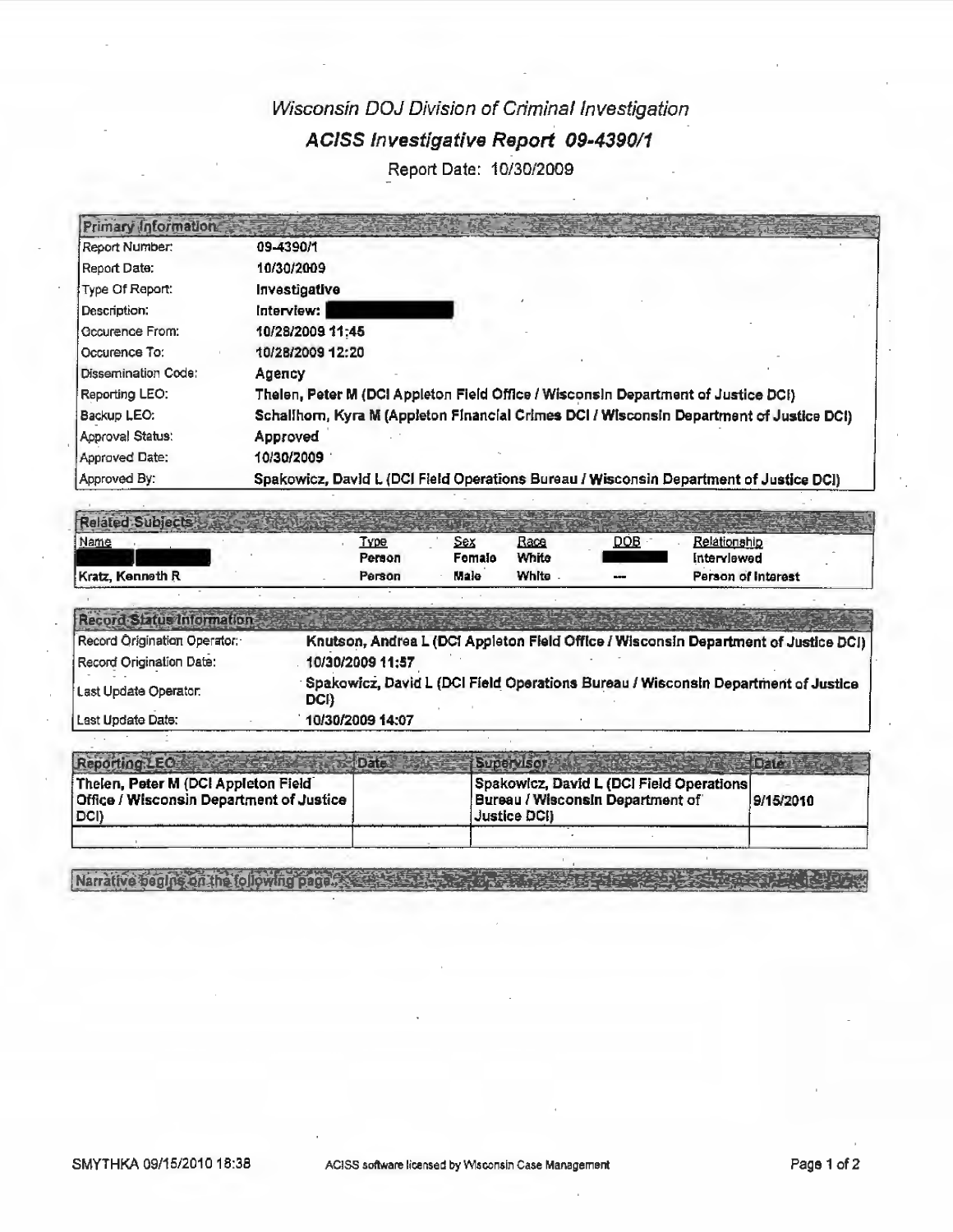#### Wisconsin Division of Criminal Investigation Case Report Case/Report Number: 09-4390/1

On Wednesday, October 28, 2009, at approximately 11:45 a.m., SAIC Peter M. Thelen, wisconsin Division or Criminal Investigation Case Report<br>Case/Report Number: 09-4390/1<br>On Wednesday, October 28, 2009, at approximately 11:45 a.m., SAIC Peter M. Thelen,<br>along with S/A Kyra Schallhorn, interviewed.<br>at a pr at a predetermined location. The following is a synopsis of the information provided to SAIC The len and S/A Schallhorn regarding contacts had with Calumet County District Attorney Kenneth Kratz:

- advised that the only conversations she has had with Kratz outside of the initial meeting on 10/20/2009 has been through text messages, which were previously provided to SAIC Thelen in written format  $\cdot$  indicated that there have been no phone calls or any personal interaction with Kratz other than the interview with Kratz on 10/20/2009. That interview was in regard to the pending case against ex-boyfriend in Calumet County (Calumet County Circuit Court Case Number 2D09CF000087- State vs. Shannon R Konitzer).

Indicated that, on 10/20/2009, had a face-to-face meeting with Kratz regarding the upcoming case Kratz would be prosecuting regarding ex-boyfriend. indicated that during the interview she confided in Kratz about the relationship she had with her boyfriend and the abuse her boyfriend bestowed upon her.  $\parallel$  indicated that at the end of the interview on October 20th, she thought it was funny that Kratz asked her if she would mind if he dropped the charge from a felony to a misdemeanor.  $\blacksquare$  then stated that she told Kratz that strangling someone was a felony in the State of Wisconsin.

indicated that she left Kratz's office and approximately ten minutes later received an text message from Kratz, and that the text message's continued over a period of the next two days. Indicated she felt vulnerable because she had just told Kratz the relationship that\_ was in, and she feh Kratz was taking advantage of that situation.

SAIC Thelen inquired if shared this information with any other individuals. indicated that her mother was aware of it, along with two friends that she confided in. One being "Shelly", who observed the texts on the telephone that were sent by Kratz and a copy of SAIC The len inquired if shared this information with any other individuals.<br>
indicated that her mother was aware of it, along with two friends that she confided in. One being<br>
"Shelly", who observed the texts on<br>
the text backyard regarding this incident, and that the neighbor advised her that he did not want to know the contents of the texts but suggested that  $\qquad$  go to the police department regarding this contact with Kratz

SAIC Thelen inquired about - next court date, and - ... indicated that on 11/09/2009, court was scheduled. for a trial or plea.

The interview was concluded at approximately 12:20 a.m.

#### **Narrative** Page **1**

This document contains neither recommendations nor conclusions of the Division of Criminal Investigation. It is the property of this Division, and is loaned to your agency. Its contents are not to be distributed outside your agency.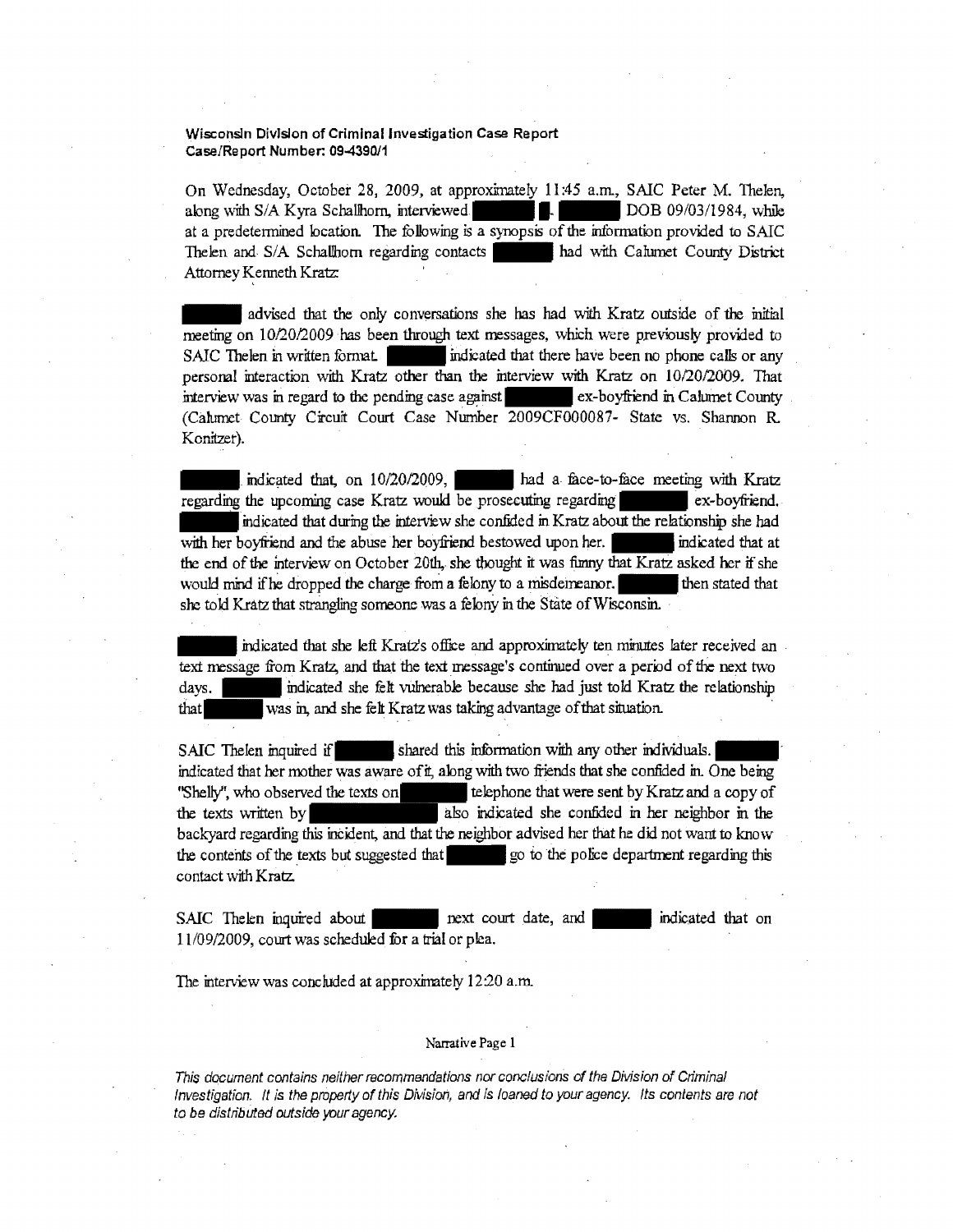# Wisconsin DOJ Division of Criminai Investigation AC/SS Investigative Report 09-4390/2

Report Date: 10/30/2009

| Primary Information   |                                                                                                    |
|-----------------------|----------------------------------------------------------------------------------------------------|
| Report Number:        | 09-4390/2                                                                                          |
| Report Date:          | 10/30/2009                                                                                         |
| Type Of Report:       | Investigative                                                                                      |
| Description:          | Law Enforcement Contact re: 920-                                                                   |
| l Occurence From:     | 10/30/2009 14:41                                                                                   |
| 10 ссигепсе То:       | 10/30/2009 14:41                                                                                   |
| ! Dissemination Code: | Agency                                                                                             |
| Reporting LEO:        | Thelen, Peter M (DCI Appleton Field Office / Wisconsin Department of Justice DCI)                  |
| Backup LEO:           | Fassbender, Thomas J (Appleton Special Assignments DCI / Wisconsin Department of Justice)<br>DCI). |
| Approval Status:      | Approved                                                                                           |
| Approved Date:        | 11/02/2009                                                                                         |
| Approved By:          | Spakowicz, David L (DCI Fleid Operations Bureau / Wisconsin Department of Justice DCI)             |

| <b>Rela</b>      |        |      |       |     |                    |
|------------------|--------|------|-------|-----|--------------------|
| Name             | Туре   | Sex  | Race  | DOB | Relationship       |
| Kratz, Kenneth R | Регвоп | Male | White | --  | Person of Interest |

| D <sub>min</sub> |                          |  |
|------------------|--------------------------|--|
| Telephone Number | Relationship             |  |
| (920)            | <b>Suspect Telephone</b> |  |

| Record Status Information    |                                                                                           |
|------------------------------|-------------------------------------------------------------------------------------------|
| Record Origination Operator: | Knutson, Andrea L (DCI Appleton Field Office / Wisconsin Department of Justice DCI)       |
| Record Origination Date:     | 10/30/2009 14:40                                                                          |
| Last Update Operator.        | Spakowicz, David L (DCI Field Operations Bureau / Wisconsin Department of Justice<br>DCI) |
| Last Update Date:            | 11/02/2009 06:30                                                                          |

| Reporting LEO                                                                                    | <b>SUDERVISOR</b>                                                                             |           |
|--------------------------------------------------------------------------------------------------|-----------------------------------------------------------------------------------------------|-----------|
| Thelen, Peter M (DCI Appleton Field<br><b>Office / Wisconsin Department of Justice</b><br>  DCI) | Spakowicz, David L (DCI Field Operations)<br>Bureau / Wisconsin Department of<br>Justice DCI) | 9/15/2010 |
|                                                                                                  |                                                                                               |           |

**Richard** 

Narrative begins on the following pages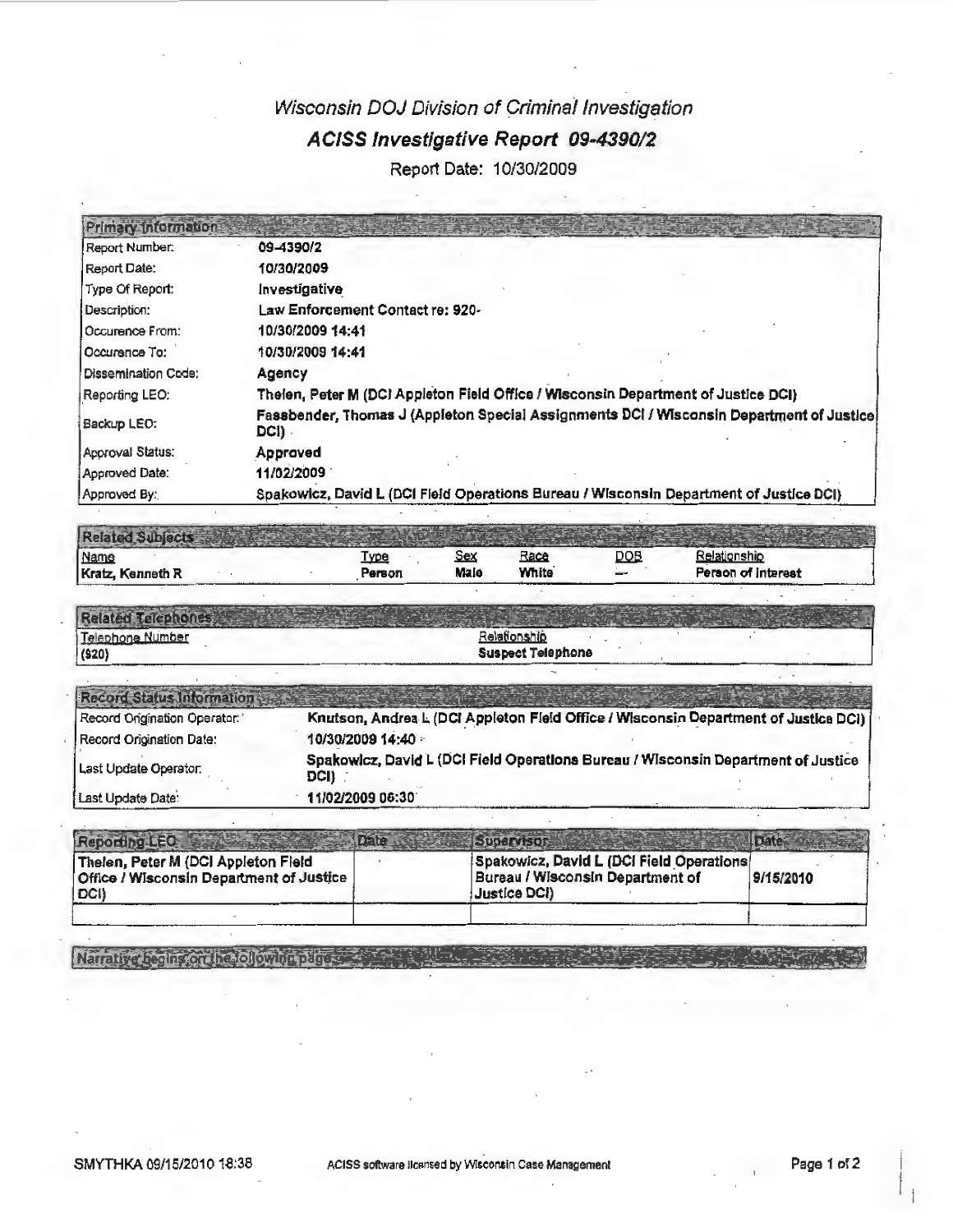#### **Wisconsin Division of Criminal Investigation Case Report Case/Report Number: 09-4390/2**

On Friday, October 30, 2009, SAIC Peter M. Thelen had contact with S/A Thomas J. Fassbender, who confirmed that 920- was a cellular telephone number used by Calumet County District Attorney Kenneth Kratz. SIA Fassbender had prior contacts with Kratz at said number, when making telephone contact with Kratz in an official capacity.

#### Narrative Page 1

This document contains neither recommendations nor conclusions of the Division of Criminal Investigation. It is the prppetfy of this Division, and is loaned to your agency. Its contents are not to be distributed outside your agency.